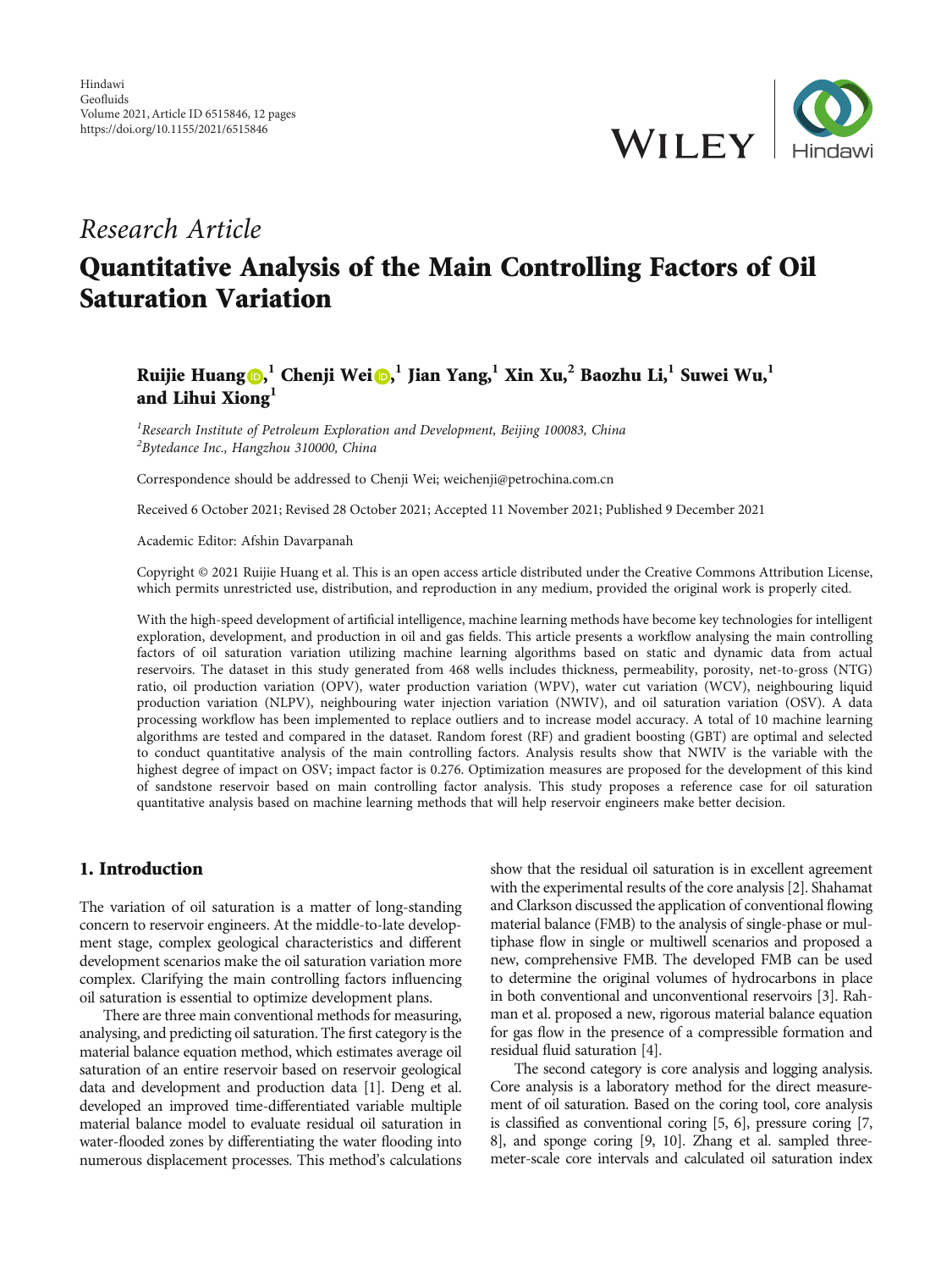by X-ray diffraction analysis, TOC analysis, and programmed pyrolysis analysis [\[11\]](#page-10-0). Xiao et al. systematically studied the geological and geochemical characteristics of the First Member of the Cretaceous Qingshankou Formation in the Qijia Sag based on core samples and core analysis [[12](#page-10-0)]. Logging is the most widely used method for obtaining reliable oil saturation in oil fields [\[13](#page-10-0)], especially pulsed neutron logging [[14](#page-10-0)]. Dong et al. studied the detection principles, modes, advantages, and disadvantages of pulsed neutron logging tools, established a formation model based on the Monte Carlo method, and analysed the sensitivity of detection [\[14\]](#page-10-0). Nie et al. introduced a novel oil content model for shale oil reservoirs by analysing the logging and core experimental data and building the relationship between kerogen and the different well logging porosities including nuclear magnetic resonance (NMR) porosity, neutron porosity, and density porosity [\[15](#page-10-0)].

The third category is reservoir numerical simulation, which simulates the development process and calculates key parameters (production, injection, saturation, etc.) based on a geological model. Ren and Duncan utilized a commercial reservoir simulator to simulate  $CO<sub>2</sub>$ -enhanced oil recovery  $(CO<sub>2</sub>-EOR)$ . These simulations explore the effects of strength of aquifer flow, flow direction, and capillary pressure on the nature and distribution of oil saturation in residual oil zones (ROZs) [\[16\]](#page-10-0). Ren and Duncan explored the impact of various elements: oil saturation, well patterns, reservoir heterogeneity, and permeability anisotropy based on simulations [\[17\]](#page-10-0).

In recent years, the world has entered the era of "Industry 4.0", and so has the oil and gas development industry. Machine learning is also widely known for its application in extracting of complex patterns from massive data. Machine learning is widely applied to the upstream oil industry, such as for production prediction and optimization [\[18](#page-10-0)–[20\]](#page-10-0), geological modelling, managing uncertainty [\[21](#page-10-0), [22](#page-10-0)], and for characterization of connectivity and heterogeneity [\[23](#page-10-0), [24\]](#page-10-0). Wang et al. developed a novel equal probability gene expression programming (EP-GEP) method to analyse the production decline of carbonate reservoirs. Validation and comparison showed that this method outperformed the traditional Arps model in perdition accuracy [[18](#page-10-0)]. Liu et al. proposed a well production performance prediction method based on an artificial neural network. This method can help engineers analyse the massive data from unconventional reservoirs to understand the underlying patterns and relationships, especially on enhanced oil recovery (EOR) pilot projects [[19](#page-10-0)]. Niu et al. established a multiparameter comprehensive intelligent prediction method of karst curtain grouting volume (KCGV) based on support vector machine (SVM). The application results show that this method achieves excellent prediction performance on the KCGV and can provide practical and beneficial help for the field karst curtain grouting project [\[20\]](#page-10-0). Kang et al. established a classification model for determining the proper geological scenario among plausible geological uncertainties by utilizing machine learning methods including support vector machine (SVM), artificial neural network (ANN), and convolutional neural network (CNN). The results show that this method generates more reliable reservoir models and successfully reduces the uncertainty in the geological scenario [[21](#page-10-0)]. Du et al. utilized deep transfer learning (DTL) to extract features from a training

image (TI) of porous media to replace the process of scanning a TI for different patterns as in multiple-point statistical methods. The experimental results show that the proposed method is of high efficiency while preserving similar features with the target image, shortening reconstruction time [\[22\]](#page-10-0). Song et al. developed a novel prediction model to forecast vertical heterogeneity of the reservoir based on various deep neural network algorithms. The machine learning models have the ability to learn and capture hidden relationships between dynamic production data and reservoir heterogeneity. The application results show that the proposed models achieve excellent performance in predicting heterogeneity [\[23\]](#page-10-0). Liu developed a machine learning method to evaluate the connectivity between injectors and producers based on back propagation (BP) algorithms and convolutional neural networks (CNNs) algorithms in interlayer reservoirs. The model training dataset consists of dynamic production data under different permeability, interlayer dip angle, and injection pressure. The results show that CNN has better prediction performance than BP [\[24](#page-10-0)]. Huang et al. developed long short-term memory (LSTM) neural network model to forecast well performance [[25](#page-10-0)].

Previous studies have looked at the distribution of remaining oil saturation and the influencing factors [\[26](#page-10-0)–[30\]](#page-10-0). These studies mainly focused on static characteristics of the reservoir, such as microscopic pore structure and heterogeneity. However, they failed to combine static geological data with dynamic production data, to conduct quantitative analysis, and to calculate main controlling factors.

In this study, machine learning algorithms are employed in the quantitative analysis of main controlling factors of oil saturation variation during the water flooding process of a Middle East reservoir. This study is divided into the following sections. In Section 2, we briefly describe the geological characteristics, development history, well layout, and dynamic production performance of the research reservoir. In Section [3](#page-2-0), we propose the workflow of this study. We introduce detailed data gathering and processing, which is significant and the basis of the model training. We screen a total of 10 machine learning algorithms suitable for the analysis and present their basic principles. In addition, model evaluation method is introduced in this section. In Section [4,](#page-6-0) we obtain the optimal algorithms by comparison and apply them to calculate main controlling factors affecting oil saturation variation. Finally, the discussion and conclusion appear in Section [5.](#page-9-0)

#### 2. Research Area

Research area (RM reservoir) is a long-axis anticline reservoir located in the Middle East with a NW-SE trend, and its main lithology is sandstone. The sedimentary environment is shallow sea continental slope deposition, open sea, front reef, and lagoon environment. The RM reservoir developed good reservoir continuity, and the physical properties of the north part are better than those of the south part. Core analysis results show a good porosity permeability relationship, with an average porosity range of 10-15% and an average permeability range of 40-300 md. The formation thickness of RM reservoir ranges from 10 to 60 m, and effective section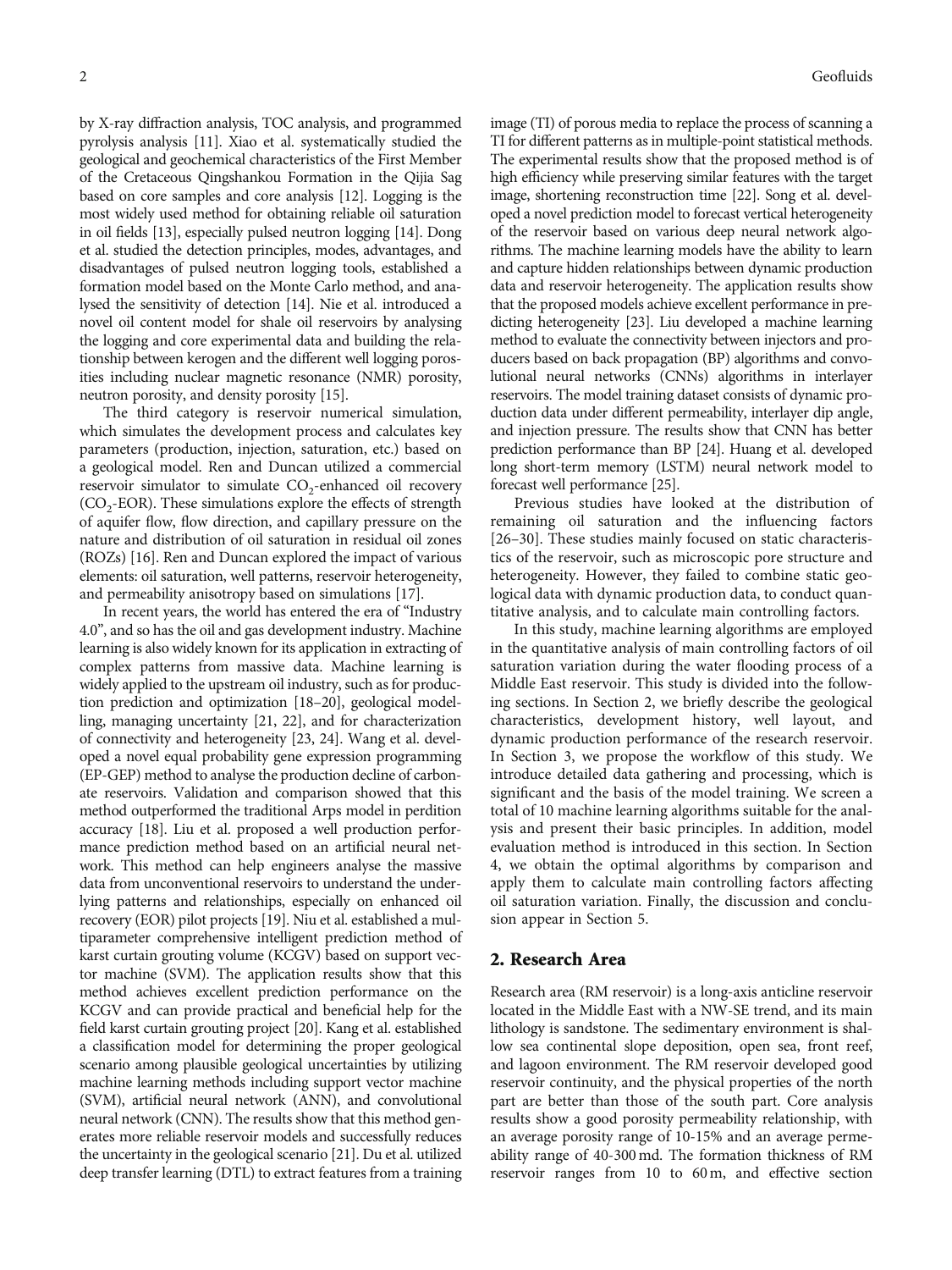

<span id="page-2-0"></span>

Figure 1: Workflow of the proposed method.

thickness ranges from 6 to 40 m of single well. The target reservoir has been developed by primary depletion for almost 40 years; in 2009, its daily oil production was approximately 200,000 barrels relying on 127 open producers. Water flooding was implemented in this reservoir after 2010 when formation pressure decreased rapidly, resulting in the closure of a large number of producers and declining production. Current reservoir production is approximately 150,000 barrels per day. Long periods of production and development have accumulated a large amount of valuable surveillance and test data, providing a solid foundation for the application of machine learning algorithms. The current development of this reservoir is facing difficulties in evaluating the effect of water flooding and optimizing development measures.

#### 3. Methodology

3.1. Workflow. The specific workflow of this research includes 4 steps as shown in Figure 1. The first step is data processing including variable selection, correlation analysis, and outlier processing. Training models by utilizing different algorithms is the second step. The next step is model evaluation including scoring and comparing different algorithm models. The final step is quantitatively calculating the main controlling factors of oil saturation variation.

3.2. Data Collection and Processing. The most crucial component in machine learning analysis is the database, which is the fundamental of modelling. With the help of data collection and processing, a large number of useful data can be gathered and one can gain meaningful insights from the relationship between different valuables. In this process, inappropriate variables are screened out, outliers are removed, missing values are inserted, and an integrated dataset is established for model training.

The factors that affect oil saturation involve geology, oil reservoirs, engineering, and others, as shown in Figure [2.](#page-3-0) The dataset established and utilized in this study contains original data from 468 wells representing the actual situation of target reservoir development.

Static geological data include formation thickness, permeability, porosity, and net-to-gross (NTG) ratio. The detailed data come from seismic interpretation, logging interpretation reports, core analysis, and studies. Dynamic production data includes oil production variation (OPV), water production variation (WPV), water cut variation (WCV), neighbouring liquid production variation (NLPV), and neighbouring water injection variation (NWIV), which comes from daily and monthly monitoring. In order to better analyse the impact factors of oil saturation, we also considered the impact of injection and production of neighbouring wells. We define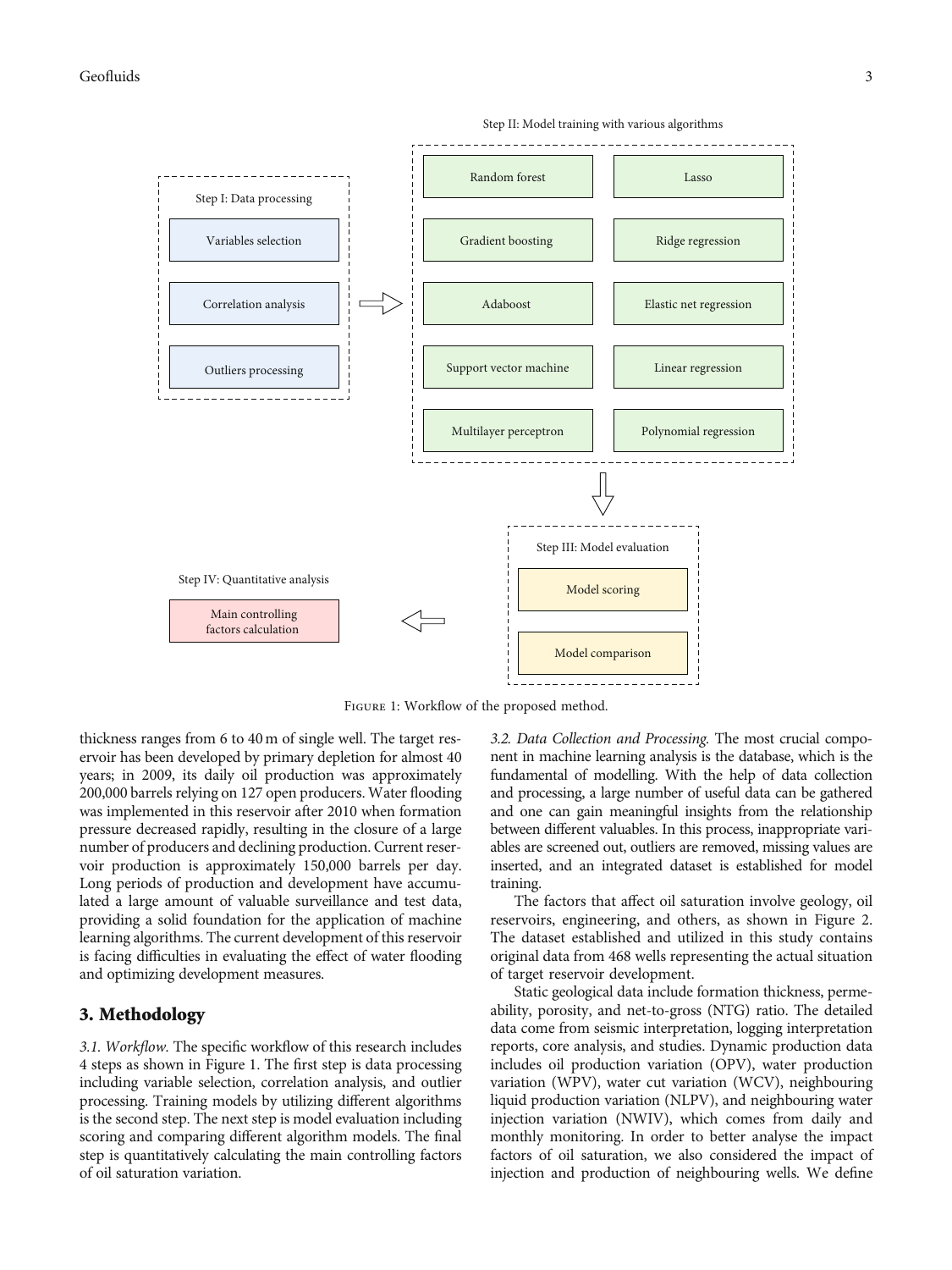<span id="page-3-0"></span>

FIGURE 2: Diagram of neighbouring wells and neighbouring relationship.



Figure 3: Variables screened for model training.

the neighbouring relationship as two wells are directly adjacent to each other without any well in between. The diagrams of neighbouring wells and neighbouring relationships are shown in Figure 3. Oil saturation variation (OSV) as the dependent variable is also the key parameter in this study. All saturation data comes from production logging test (PLT) and reservoir saturation test (RST) reports. We use

the variation of dynamic data instead of rate, because variation can reflect the production performance over a period of time. The variation of dynamic data in this study is equal to the difference between the two saturation tests.

In this study, the Pearson coefficient was employed to analyse correlation between variables; the calculation method is shown in Equation ([1](#page-5-0)). The correlation coefficient varies from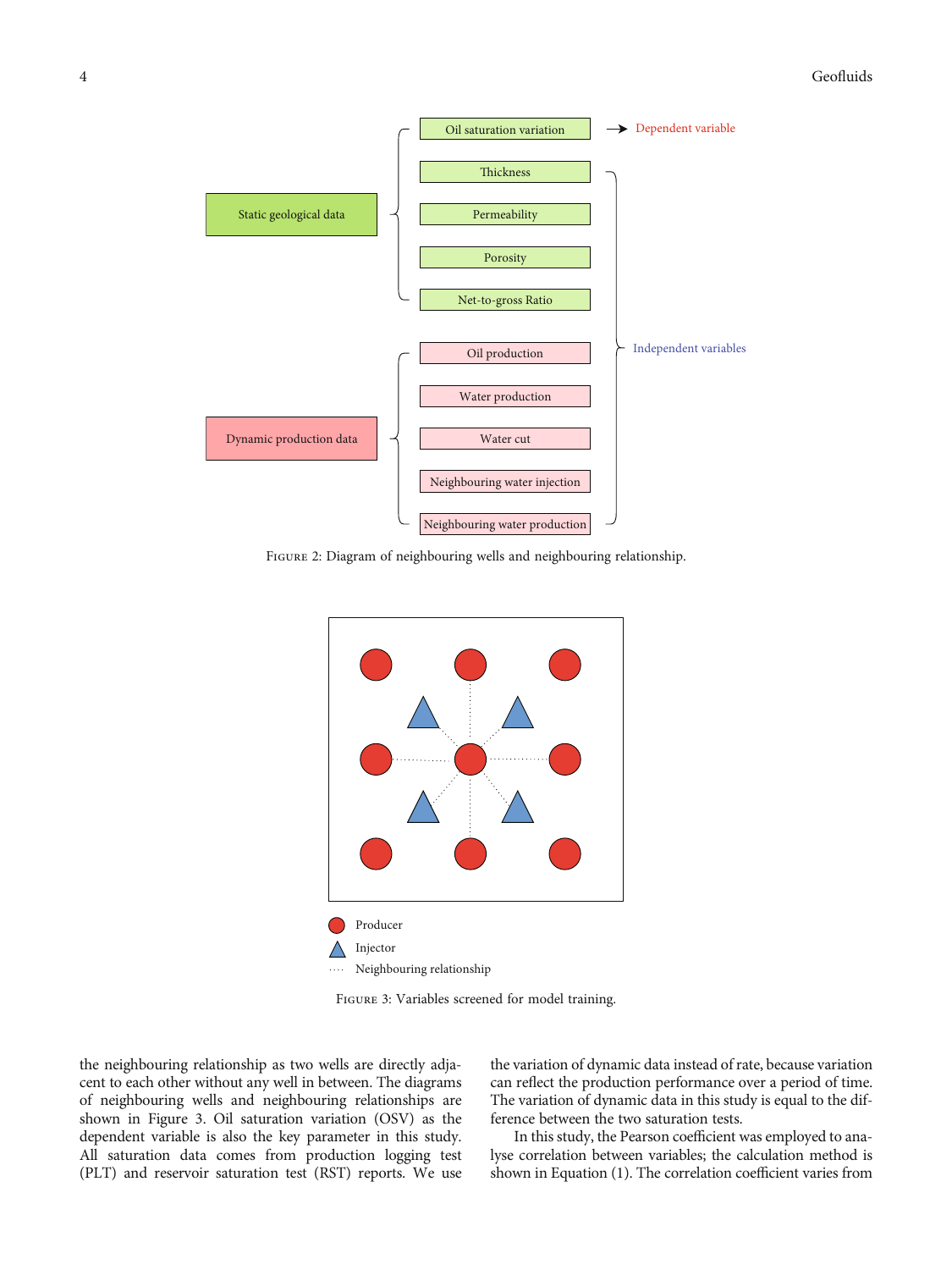## <span id="page-4-0"></span>Geofluids 5







Figure 5: Outlier analysis using boxplot.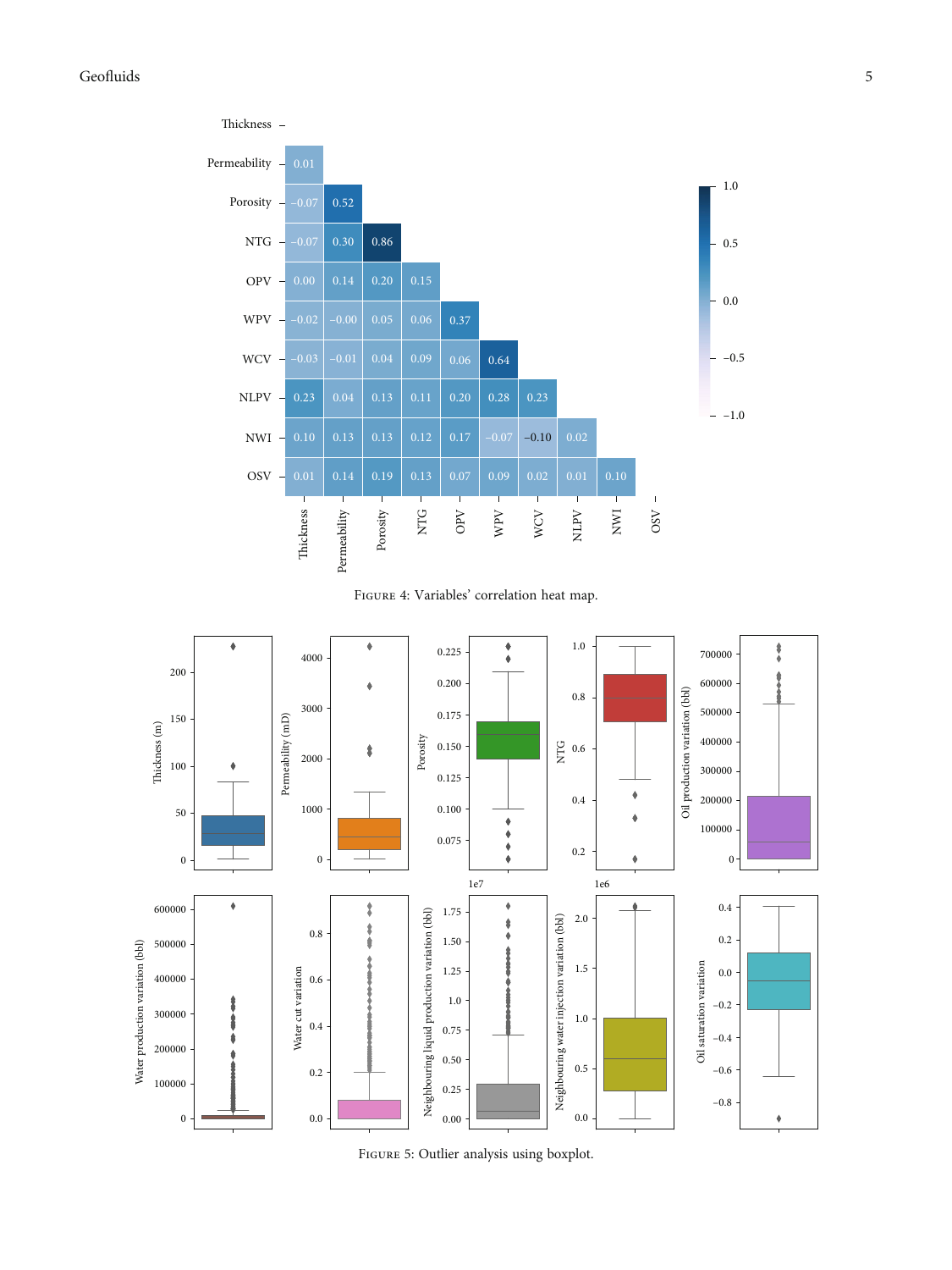<span id="page-5-0"></span>-1 (negative correlation) to 1 (positive correlation). When the correlation coefficient is 0, it means that there is no correlation between the two variables.

$$
\rho_{X,Y} = \frac{\text{cov}(X,Y)}{\sigma_X \sigma_Y} = \frac{E[(X - \mu_X)(Y - \mu_Y)]}{\sigma_X \sigma_Y}, \quad (1)
$$

where  $\rho_{X,Y}$  is the correlation coefficient of a pair of random variables  $(X, Y)$ , cov is the covariance,  $\sigma_X$  is the standard deviation of *X*, and  $\sigma_Y$  is the standard deviation of *Y*.

The heat map of correlation analysis results is shown in Figure [4](#page-4-0). In this reservoir, porosity has a moderate correlation with permeability and a strong correlation with NTG, which indicates that the higher the NTG, the higher the porosity, and the better reservoir properties. Water cut variation is in strong correlation with water production variation, which is in line with the physical law of reservoir development. In addition, the correlation between oil saturation variation and other variables is very weak, so it is impossible to establish a simple linear model to analyse the implicit relationship between them.

The existence of outliers seriously affects the performance of machine learning models, so proper handling of outliers is essential in enhancing model accuracy. Boxplot is a graphical method for depicting the distribution of data through quartiles and averages. Boxplots show the five-number summary of a dataset: minimum, maximum, first quartile (*Q*1), third quartile  $(Q_3)$ , and median. The boxplot method defines an index, interquartile range (IQR) to demarcate outliers; the calculation is shown in Equations (2) and (3). The evaluation index of the model accuracy is the coefficient of determination  $(R^2)$ , and the calculation formula is shown in Equation (4).

$$
IQR = Q_3 - Q_1,\tag{2}
$$

$$
\text{Outlier} = \begin{cases} Q_3 + 1.5 * \text{IQR}, \end{cases} \tag{3}
$$

$$
R^{2} = \frac{\sum_{i=1}^{n} (\gamma \wedge_{i} - \bar{y})^{2}}{\sum_{i=1}^{n} (\gamma_{i} - \bar{y})^{2}},
$$
\n(4)

where  $y_i$  and  $\hat{y}_i$  are the actual data and prediction.  $\bar{y}$  is the average of data.

The overview and outlier distribution of this dataset is shown in Figure [5.](#page-4-0) The three variables of water production variation (WPV), water cut variation (WCV), and neighbouring liquid production variation (NLPV) have a relatively high proportion of outliers. There are four methods to deal with outliers: Ignore, Mean, Median, and Delete. "Ignore" means to ignore outliers without any processing. "Mean" and "Median" mean to replace outliers with either mean values or median values. "Delete" means removing outlier data points. The four processing methods are tested on the three algorithms of RF, GBT, and ADBT, and the results are shown in Table 1. Using the median values to replace outliers obtains the highest training and testing  $R^2$ .

TABLE 1:  $R^2$  of RF model under different outlier processing methods.

| Algorithms  | Scoring     | Ignore | Mean | Median | Delete |
|-------------|-------------|--------|------|--------|--------|
| RF          | Train $R^2$ | 0.96   | 0.95 | 0.97   | 0.96   |
|             | Test $R^2$  | 0.57   | 0.51 | 0.72   | 0.68   |
| <b>GBT</b>  | Train $R^2$ | 0.93   | 0.92 | 0.93   | 0.92   |
|             | Test $R^2$  | 0.60   | 0.46 | 0.71   | 0.65   |
| <b>ADBT</b> | Train $R^2$ | 0.78   | 0.77 | 0.79   | 0.72   |
|             | Test $R^2$  | 0.67   | 0.46 | 0.71   | 0.69   |

3.3. Machine Learning Algorithms. The Pearson coefficient can only simply analyse the linear effect of a single variable on the oil saturation variation. In the process of reservoir development, the oil saturation variation is affected by multivariable nonlinearity. In order to clarify the contribution of each variable on oil saturation variation, machine learning methods are employed to produce quantitative analysis.

In this study, a total of 10 machine learning algorithms are selected and used to developed regression models based on dataset. These regression models can be used to analyse hidden relationships between the dependent variable "oil saturation variation" and the independent variables and to quantify feature variable importance (impact factor). These 10 algorithms include ensemble algorithms (random forest, AdaBoost, and gradient boost), linear regression algorithms (linear regression, polynomial regression, Lasso, ridge regression, and elastic net regression), support vector machine, and multilayer perceptron.

Random forest (RF) is an ensemble learning algorithm used for classification and regression and is composed of decision trees [\[31](#page-10-0)–[33\]](#page-10-0). In the classification or regression process, the output of RF is based on the output value of its internal decision trees. RF outperforms decision tree due to the ability to avoid overfitting. RF has the following advantages:

- (i) It is unsurpassed in accuracy among current algorithms
- (ii) It can process large datasets and thousands of input variables efficiently without dimensionality reduction
- (iii) It can handle datasets with missing data and maintains accuracy when a large proportion of the data is missing
- (iv) It can calculate estimates of variable importance in the classification

Adaptive boosting or AdaBoost (ADBT) is an iterative algorithm that trains different weak classifiers for the same training dataset and then combines these weak classifiers to form a stronger final classifier [[34, 35](#page-10-0)]. ADBT classifier has high accuracy and is not prone to overfitting.

Gradient boosting (GBT) is a classification and regression method based on boosting technique [\[36, 37](#page-10-0)]. The core idea of GBT is to train the newly added weak classifier based on the negative gradient information of the current model loss function and then integrate the trained weak classifier into the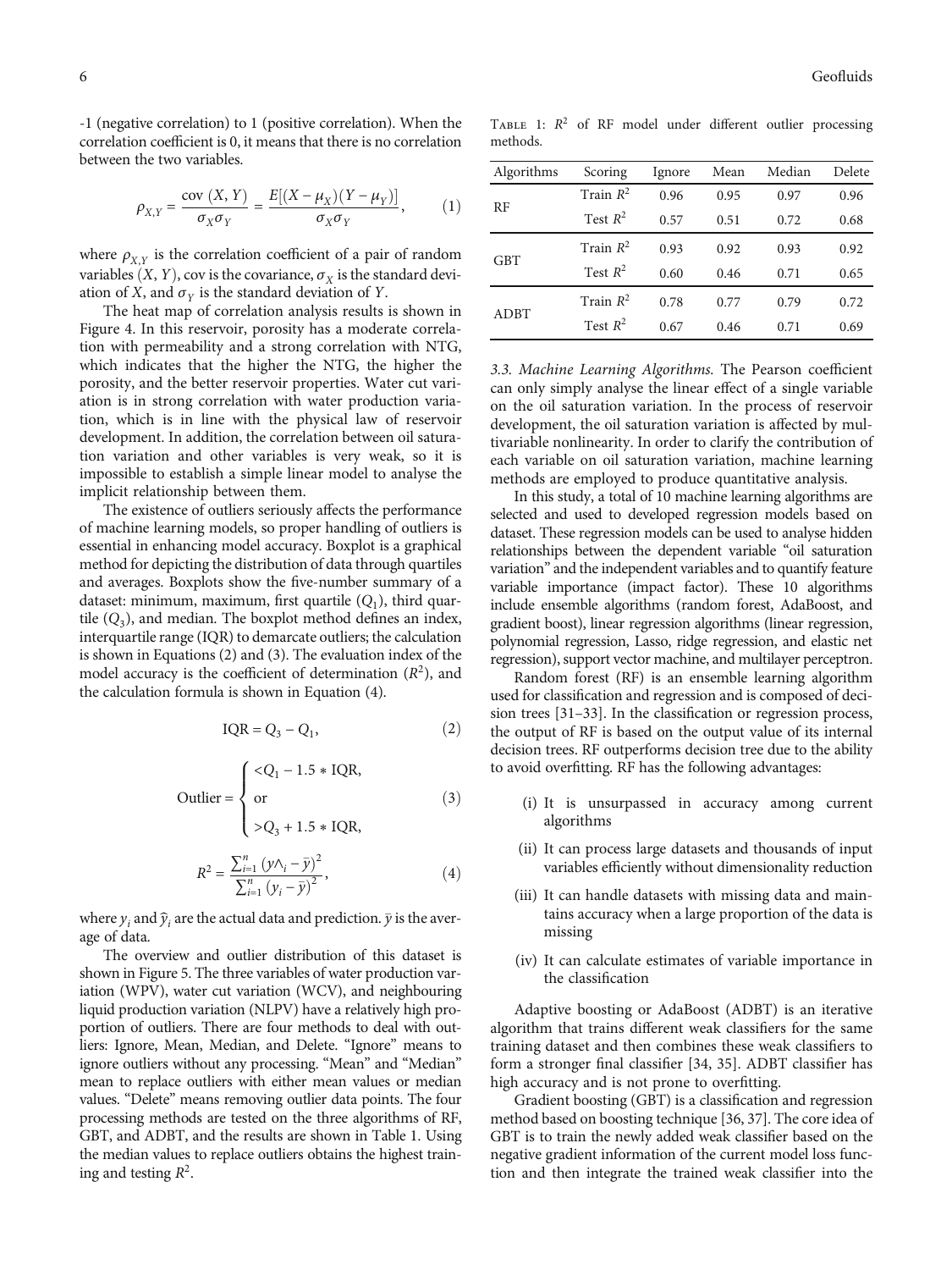<span id="page-6-0"></span>existing model in an accumulated form. In each iteration, GBT first calculates the negative gradient of the current model on all samples, and then trains a new weak classifier to fit the negative gradient with this value, and calculates the weight of the weak classifier to update the model. Compared with AdaBoost which only uses exponential loss function, GBT can use any differentiable loss function, so GBT can be applied from binary classification to regression and multiclass classification.

Least absolute shrinkage and selection operator (Lasso) is a regression analysis method that performs feature selection and regularization at the same time to enhance accuracy and interpretability [[38](#page-10-0)–[40](#page-10-0)]. Lasso uses L1 regularization, which will make some learned feature weights 0, so as to achieve the purpose of sparseness and feature selection.

Ridge regression is a biased estimation regression method dedicated to collinearity data analysis [\[41, 42\]](#page-10-0). It is essentially an improved least squares estimation method. Ridge regression obtains more realistic regression coefficients by abandoning the lack of bias of the least square method and at the cost of losing part of the information and reducing the accuracy. The fitting of ridge regression to abnormal data is stronger than the least square method.

Elastic net regression (ENR) is a hybrid of ridge regression and Lasso. ENR is a linear regression model trained using L1 and L2 regularization as a priori regularization term [\[43](#page-10-0), [44\]](#page-11-0).

Support vector machine (SVM) is a supervised learning algorithm used for analysing data, classification, and regression. SVM establishes a hyperplane in a high-dimensional space to make a good separation which has the largest distance to the nearest data point [[45](#page-11-0)–[47](#page-11-0)].

Multilayer perceptron (MLP) is a multilayer fully connected feedforward neural network. The basic structure of MLP consists of three layers: the first input layer, the middle hidden layer, and the last output layer. Each node is a neuron that uses a nonlinear activation function. This enables MLP to process complex linear inseparable data [[48](#page-11-0), [49\]](#page-11-0).

Linear regression (LR) is a regression analysis that uses the least square function to model the relationship between one or more independent variables and dependent variables [\[50\]](#page-11-0).

Polynomial regression (PR) is considered a special form of multiple linear regression. PR modelled a nonlinear relationship between the independent variable *x* and the dependent variable *y* as an *n*th degree polynomial in *x* [[51](#page-11-0)].

#### 4. Results

4.1. Accuracy Comparison of Different Algorithms. The 10 algorithms mentioned above have been trained and tested on the same processed dataset. The best one can be screened out through the horizontal comparison of multiple algorithms. Train and test performances of 10 algorithms are shown in Figure 6, the detailed values are shown in Table 2, and the crossplot of the actual value and the model prediction value are shown in Figure [7.](#page-7-0)

Random forest (RF) and gradient boosting (GBT) are significantly better than the other algorithms. These two accurately capture the features of the dataset and fit it well.



FIGURE 6:  $R^2$  of all algorithms.

TABLE 2:  $R^2$  of all algorithms' train and test.

|             | RF     | <b>GBT</b> | <b>ADBT</b> | <b>SVM</b> | MLP   |
|-------------|--------|------------|-------------|------------|-------|
| Train $R^2$ | 0.97   | 0.93       | 0.79        | 0.73       | 0.70  |
| Test $R^2$  | 0.72   | 0.70       | 0.71        | 0.49       | 0.65  |
|             | Linear | Lasso      | <b>PR</b>   | EN         | Ridge |
| Train $R^2$ | 0.65   | 0.63       | 0.55        | 0.54       | 0.54  |
| Test $R^2$  | 0.68   | 0.68       | 0.40        | 0.59       | 0.57  |

AdaBoost (ADBT) performs well in test processing, but obtains low fitting in model training. Support vector machine (SVM), multilayer perceptron (MLP), linear regression (LR), and least absolute shrinkage and selection operator (Lasso) rank in the middle. The fitting effect of polynomial regression (PR) is very poor, and the crossplot presents a divergent shape, as shown in Figure [7](#page-7-0). Elastic net regression (ENR) and ridge regression are completely inapplicable to this dataset.

In comparison, more advanced ensemble learning algorithms defeated the traditional regression algorithms. RF and GBT are utilized to quantitatively analyse the main controlling factors of oil saturation variation.

4.2. Main Controlling Factors. RF and GBT are used to calculate the impact factor of each variable on OSV, as shown in Figure [8.](#page-8-0) "Average" is the mean of the results of RF and BGT. Neighbouring water injection effect is the variable with the highest degree of impact on OSV, which is consistent with the development dynamics of the target reservoir after 2010, as shown in Figure [9.](#page-8-0) It shows the positive effect of water flooding in this reservoir.

Permeability and oil production rank second and third, respectively, in importance, which is also in line with the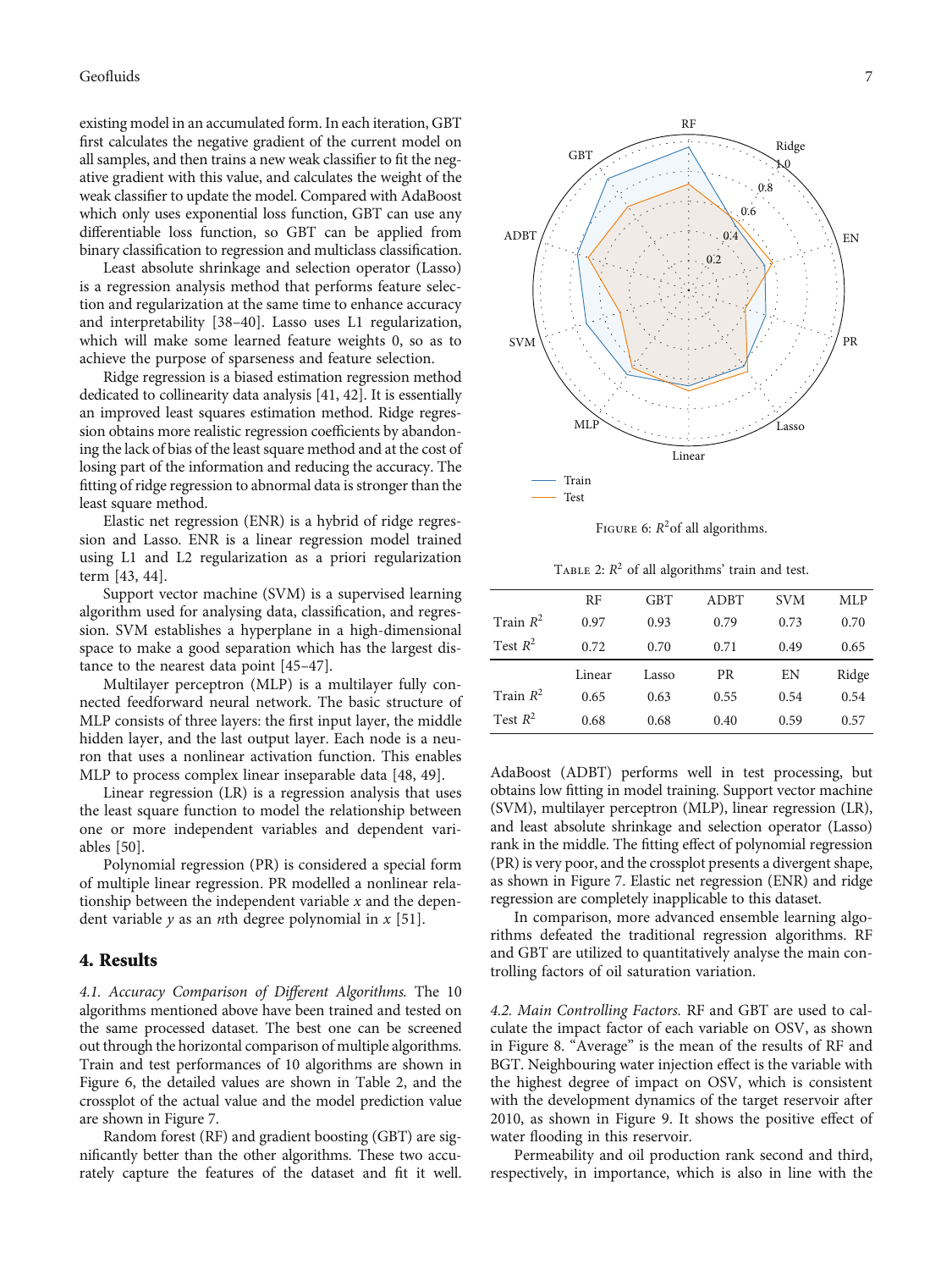<span id="page-7-0"></span>

Figure 7: Crossplot between actual values and predicted values.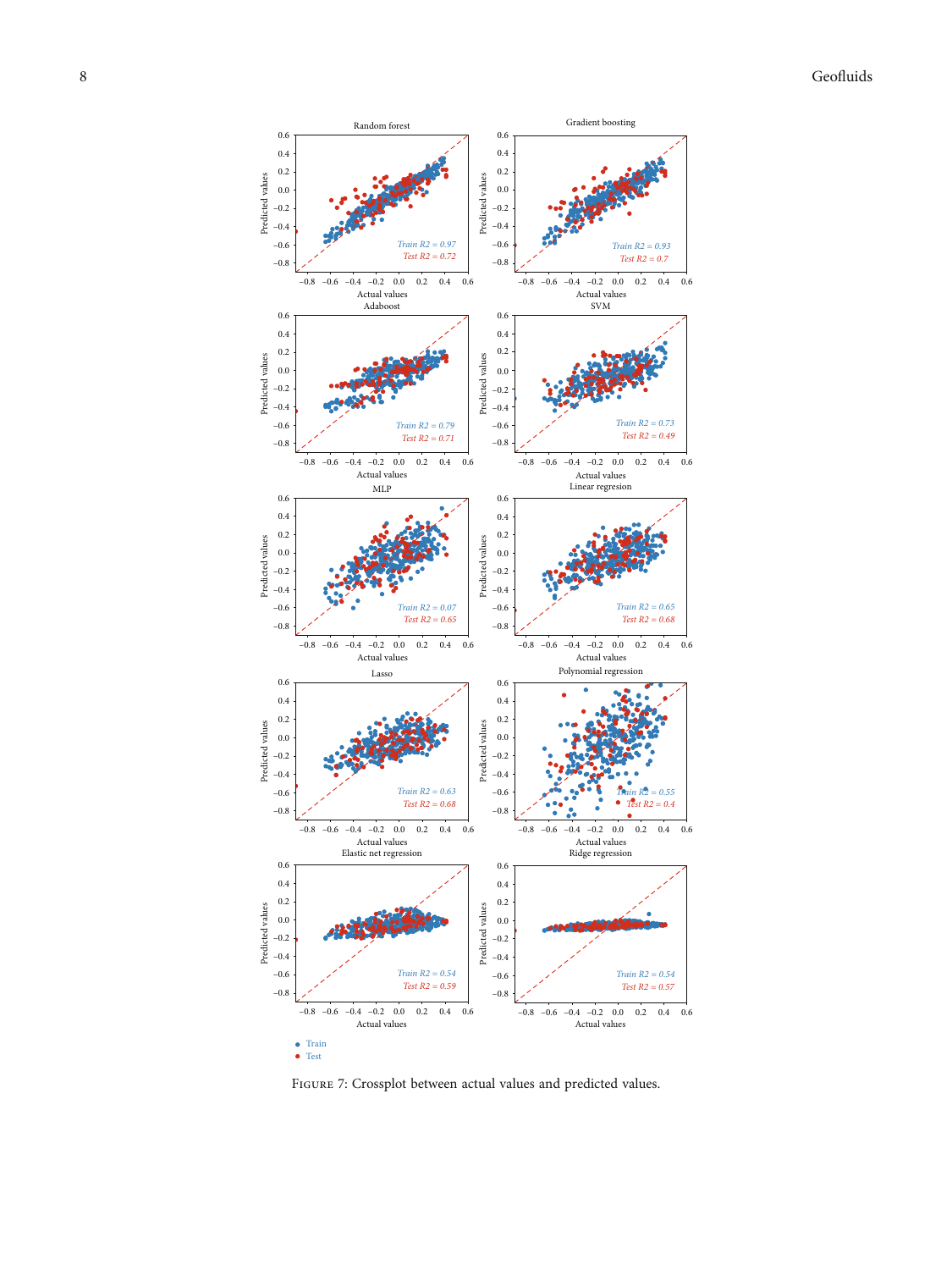## <span id="page-8-0"></span>Geofluids 9

![](_page_8_Figure_1.jpeg)

Figure 8: Importance of impact factor.

![](_page_8_Figure_3.jpeg)

FIGURE 9: Reservoir development performance after water flooding implementation.

law of reservoir development. The neighbouring liquid production variation ranks fourth, indicating that complete injection-production well patterns are essential to improve oil recovery and tap the potential of remaining oil.

Based on the analysis results of the main controlling factors of oil saturation, we propose optimization measures for the development of this kind of sandstone reservoir.

(i) Continue to implement water flooding development, establish effective displacement system, and closely monitor the performance of producers. Reservoir saturation test (RST) and production logging test (PLT) need to be conducted to monitor oil saturation variation and prevent water breakthrough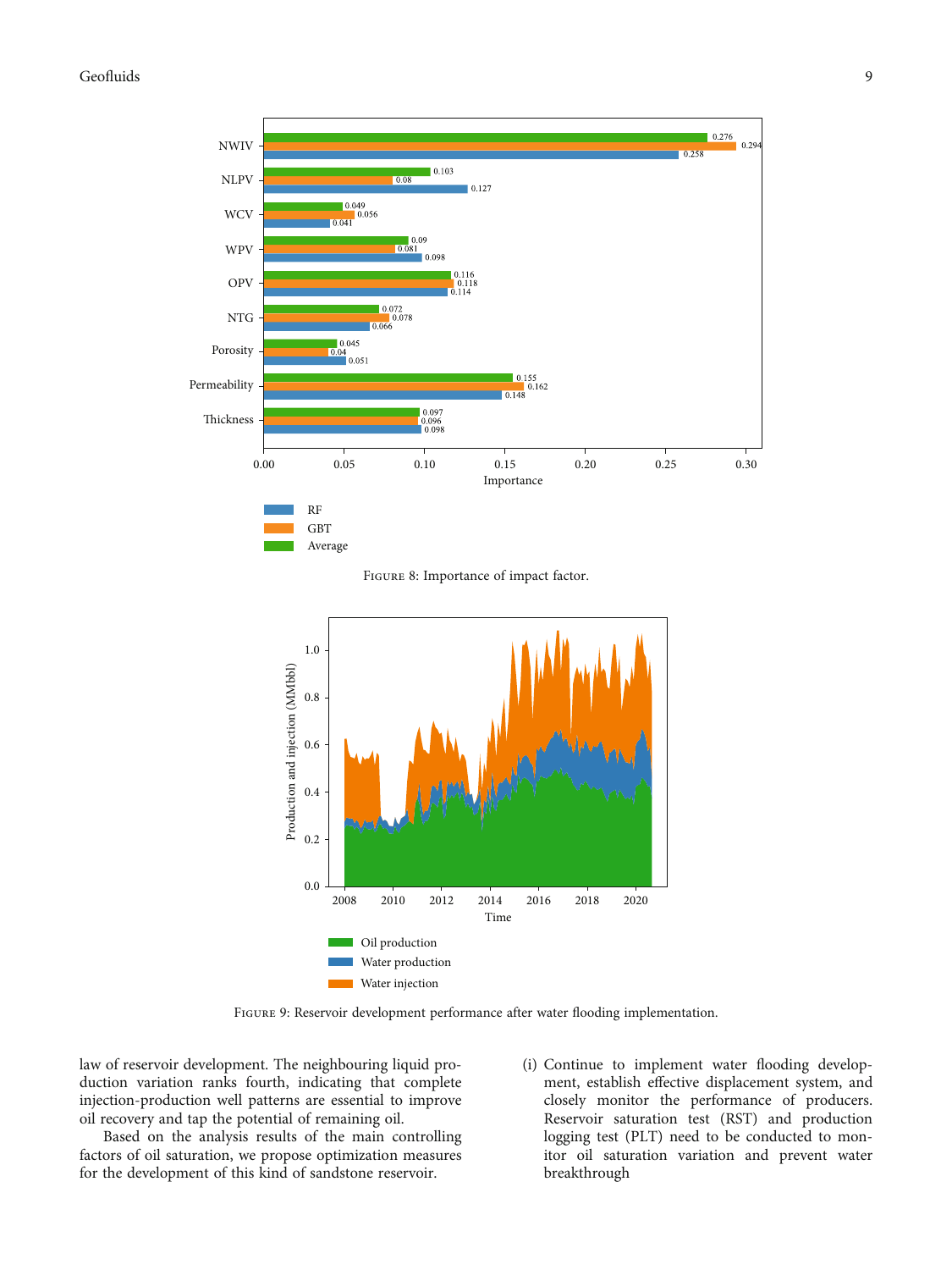- <span id="page-9-0"></span>(ii) In areas with high permeability, optimize the injection-production well patterns by infilling wells and others to tap the potential of remaining oil
- (iii) In areas with low permeability or poor properties, reservoir reconstruction measures such as hydraulic fracturing and EOR measures such as low-salinity water flooding can be applied

#### 5. Discussion and Conclusion

Machine learning is a data-driven analysis method. It can process massive data and clarify hidden relationships between variables. The two traditional methods fail to quantitatively calculate the impact factor of the influence that affects oil saturation. The main advantage of this research is that all data used by machine learning analysis come from actual sandstone reservoir. Machine learning has been widely used in the field of oil and gas development, but not all algorithms are perfectly applicable. The purpose of this research is to select suitable algorithms through comparing and testing 10 different machine learning algorithms, make full use of real oil field data, and conduct quantitative analysis of the main controlling factors of oil saturation. This research can provide strong support for the further research that characterizes oil saturation distribution for the whole reservoir by developing neural network model.

This article proposes a method for analysing the main controlling factors of oil saturation variation. Actual static geological data and dynamic production data are gathered to establish machine learning analysis models. The specific conclusions are as follows.

- (1) Established a data processing workflow, including correlation analysis and outlier processing. The median method was the most successful outlier processing method in this study
- (2) In comparison and testing of 10 machine learning algorithms, RF and GBT were the optimal algorithms and obtained the highest accuracy in modelling
- (3) The oil saturation analysis model was established using RF and GBT algorithms, and the main controlling factors were quantitatively calculated. NWIV is the most important factor, with an impact factor of 0.276
- (4) The ranking of the variables provides the basis of the proposal for optimizing reservoir development. The workflow is also an advanced and complex data analysis method, which provides a foundation for the subsequent establishment of a neural network saturation prediction model
- (5) Continue to implement water flooding development, establish effective displacement system, and closely monitor the performance of wells to prevent water breakthrough

#### Data Availability

The manuscript is a self-contained data article; the entire data used to support the findings of this study are included within the article. If any additional information is required, this is available from the corresponding author upon request to [weichenji@petrochina.com.cn.](mailto:weichenji@petrochina.com.cn)

#### Conflicts of Interest

The authors declare that there are no conflicts of interest regarding the publication of this paper.

#### Acknowledgments

The authors thank the support from the National Natural Science Foundation of China (Grant No. 51974357).

#### References

- [1] M. M. Chang, N. L. Maerefat, L. Tomutsa, and M. M. Honarpour, "Evaluation and comparison of residual oil saturation determination techniques," SPE Formation Evaluation, vol. 3, no. 1, pp. 251–262, 1988.
- [2] Z. Deng, L. Ding, H. Zhang, W. Tan, and W. Yuan, "Assessment of residual oil saturation with time-differentiated variable multiple material balance model," Energy Geoscience, vol. 3, no. 1, pp. 1–7, 2022.
- [3] M. S. Shahamat and C. R. Clarkson, "Multiwell, multiphase flowing material balance," SPE Reservoir Evaluation & Engineering, vol. 21, no. 2, pp. 445–461, 2018.
- [4] A. Rahman, S. Ahmed, M. E. Hossain, and F. A. Happy, "Development of scaling criteria for steam flooding EOR process," Journal of Petroleum Exploration and Production Technologies, vol. 10, no. 8, pp. 3849–3863, 2020.
- [5] J. A. Shirer, E. P. Langston, and R. B. Strong, "Application of field-wide conventional coring in the Jay-Little Escambia Creek unit," Journal of Petroleum Technology, vol. 30, no. 12, pp. 1774–1780, 1978.
- [6] S. Li, V. Vaziri, M. Kapitaniak, J. M. Millett, and M. Wiercigroch, "Application of resonance enhanced drilling to coring," Journal of Petroleum Science and Engineering, vol. 188, article 106866, 2020.
- [7] Y. Kubo, Y. Mizuguchi, F. Inagaki, and K. Yamamoto, "A new hybrid pressure-coring system for the drilling vessel Chikyu," Scientific Drilling, vol. 17, pp. 37–43, 2014.
- [8] N. Inada and K. Yamamoto, "Data report: hybrid pressure coring system tool review and summary of recovery result from gas-hydrate related coring in the Nankai project," Marine and Petroleum Geology, vol. 66, pp. 323–345, 2015.
- [9] A. Park and C. A. Devier, Improved Oil Saturation Data Using Sponge Core Barrel SPE Production Operations Symposium SPE Production Operations Symposium, Society of Petroleum Engineers, Oklahoma City, Oklahoma, 1983.
- [10] L. Shale, S. Radford, T. Uhlenberg, J. Rylance, A. Kvinnesland, and C. Rengel, New Sponge Liner Coring System Records Step-Change Improvement in Core Acquisition and Accurate Fluid Recovery SPE/EAGE European Unconventional Resources Conference and Exhibition vol 2014, European Association of Geoscientists & Engineers, 2014.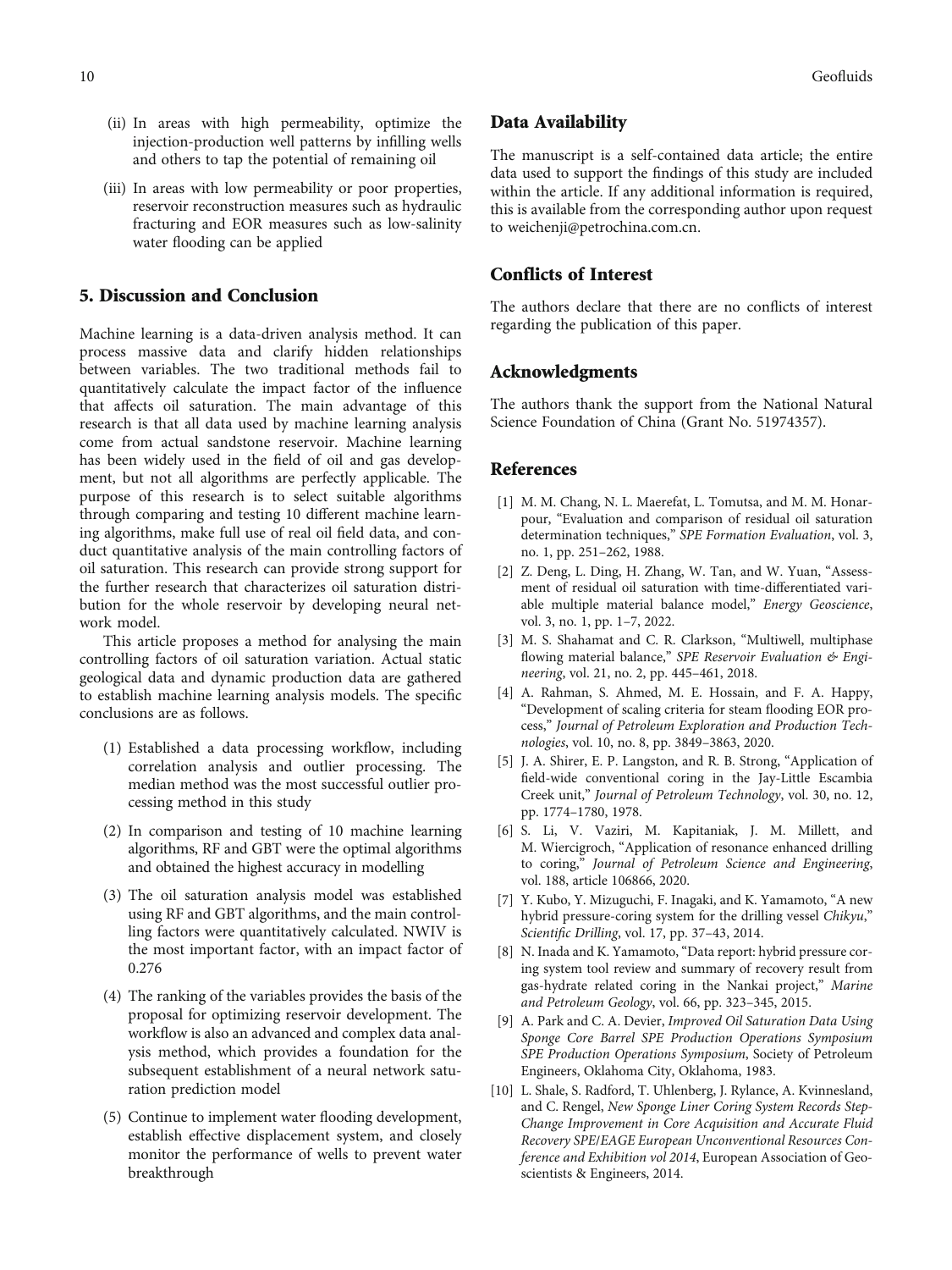- <span id="page-10-0"></span>[11] T. Zhang, Q. Fu, X. Sun, P. C. Hackley, L. T. Ko, and D. Shao, "Meter-scale lithofacies cycle and controls on variations in oil saturation, Wolfcamp A, Delaware and Midland Basins," American Association of Petroleum Geologists Bulletin, vol. 105, no. 9, pp. 1821–1846, 2021.
- [12] F. Xiao, J. Yang, S. Li et al., "Geological and geochemical characteristics of the first member of the Cretaceous Qingshankou Formation in the Qijia Sag, Northern Songliao Basin, Northeast China: implication for its shale oil enrichment," Geofluids, vol. 2021, Article ID e9989792, 20 pages, 2021.
- [13] F. E. R. T. L. WH and C. H. I. L. I. N. G. A. R. I. A. N. GV, "Determination of residual oil saturation from well logs," Energy Sources, vol. 10, no. 2, pp. 95–101, 1988.
- [14] J. Dong, R. Deng, Z. Quanying, J. Cai, Y. Ding, and M. Li, "Research on recognition of gas saturation in sandstone reservoir based on capture mode," Applied Radiation and Isotopes, vol. 178, article 109939, 2021.
- [15] X. Nie, J. Lu, J. Chi, P. Wang, and C. Zhang, "Oil content prediction method based on the TOC and porosity of organic-rich shales from wireline logs: a case study of lacustrine intersalt shale plays in Qianjiang Sag, Jianghan Basin, China," Geofluids, vol. 2021, Article ID e9989866, 8 pages, 2021.
- [16] B. Ren and I. Duncan, "Modeling oil saturation evolution in residual oil zones: implications for  $CO<sub>2</sub>$  EOR and sequestration," Journal of Petroleum Science and Engineering, vol. 177, p. 528, 2019.
- [17] B. Ren and I. J. Duncan, "Maximizing oil production from water alternating gas (CO2) injection into residual oil zones: the impact of oil saturation and heterogeneity," Energy, vol. 222, p. 119915, 2021.
- [18] L. Wang, M. Shao, G. Kou et al., "Time series analysis of production decline in carbonate reservoirs with machine learning," Geofluids, vol. 2021, Article ID e6638135, 8 pages, 2021.
- [19] K. Liu, B. Xu, C. Kim, and J. Fu, "Well performance from numerical methods to machine learning approach: applications in multiple fractured shale reservoirs," Geofluids, vol. 2021, Article ID e3169456, 13 pages, 2021.
- [20] J. Niu, B. Wang, H. Wang et al., "An intelligent prediction method of the karst curtain grouting volume based on support vector machine," Geofluids, vol. 2020, Article ID e8892106, 14 pages, 2020.
- [21] B. Kang and K. Lee, "Managing uncertainty in geological scenarios using machine learning-based classification model on production data," Geofluids, vol. 2020, Article ID e8892556, 16 pages, 2020.
- [22] Y. Du, J. Chen, and T. Zhang, "Reconstruction of threedimensional porous media using deep transfer learning," Geofluids, vol. 2020, Article ID e6641642, 22 pages, 2020.
- [23] H. Song, S. Du, R. Wang et al., "Potential for vertical heterogeneity prediction in reservoir basing on machine learning methods," Geofluids, vol. 2020, Article ID e3713525, 12 pages, 2020.
- [24] J. Liu, "Potential for evaluation of interwell connectivity under the effect of intraformational bed in reservoirs utilizing machine learning methods," Geofluids, vol. 2020, Article ID e1651549, 10 pages, 2020.
- [25] R. Huang, C. Wei, B. Wang et al., "Well performance prediction based on long short-term memory (LSTM) neural network," Journal of Petroleum Science and Engineering, vol. 208, p. 109686, 2022.
- [26] Z. Fan, K. Li, J. Li, H. Song, L. He, and X. Wu, "A study on remaining oil distribution in a carbonate oil reservoir based on reservoir flow units," Petroleum Exploration and Development, vol. 41, no. 5, pp. 634–641, 2014.
- [27] S. Zheng, M. Yang, Z. Kang et al., "Controlling factors of remaining oil distribution after water flooding and enhanced oil recovery methods for fracture-cavity carbonate reservoirs in Tahe oilfield," Petroleum Exploration and Development, vol. 46, no. 4, pp. 786–795, 2019.
- [28] J. Li, Y. Liu, Y. Gao, B. Cheng, F. Meng, and H. Xu, "Effects of microscopic pore structure heterogeneity on the distribution and morphology of remaining oil," Petroleum Exploration and Development, vol. 45, no. 6, pp. 1112–1122, 2018.
- [29] M. Yue, W. Zhu, H. Han, H. Song, Y. Long, and Y. Lou,"Experimental research on remaining oil distribution and recovery performances after nano-micron polymer particles injection by direct visualization," Fuel, vol. 212, pp. 506–514, 2018.
- [30] J. Zhang, F. Fang, J. Wang et al., "Prediction of intraformational remaining oil distribution based on reservoir heterogeneity: application to the J-field," Advances in Civil Engineering, vol. 2021, Article ID e8870274, 10 pages, 2021.
- [31] T. Ho, "The random subspace method for constructing decision forests," IEEE Transactions on Pattern Analysis and Machine Intelligence, vol. 20, no. 8, pp. 832–844, 1998.
- [32] L. Breiman, "Random forests," Machine Learning, vol. 45, no. 1, pp. 5–32, 2001.
- [33] R. Genuer, J.-M. Poggi, C. Tuleau-Malot, and N. Villa-Vialaneix, "Random forests for big data," Big Data Research, vol. 9, pp. 28–46, 2017.
- [34] Y. Freund and R. E. Schapire, "A decision-theoretic generalization of on-line learning and an application to boosting," Journal of Computer and System Sciences, vol. 55, no. 1, pp. 119– 139, 1997.
- [35] W. Gao and Z.-H. Zhou, "On the doubt about margin explanation of boosting," Artificial Intelligence, vol. 203, pp. 1–18, 2013.
- [36] J. H. Friedman, "Stochastic gradient boosting," Computational Statistics & Data Analysis, vol. 38, no. 4, pp. 367–378, 2002.
- [37] T. Chen and C. Guestrin, XGBoost: A Scalable Tree Boosting System Proceedings of the 22nd ACM SIGKDD International Conference on Knowledge Discovery and Data Mining KDD '16: the 22nd ACM SIGKDD International Conference on Knowledge Discovery and Data Mining, ACM, San Francisco California USA, 2016.
- [38] F. Santosa and W. W. Symes, "Linear inversion of bandlimited reflection seismograms," SIAM Journal on Scientific Computing, vol. 7, no. 4, pp. 1307–1330, 1986.
- [39] R. Tibshirani, "Regression shrinkage and selection via the Lasso," Journal of the Royal Statistical Society, Series B: Statistical Methodology, vol. 58, no. 1, pp. 267–288, 1996.
- [40] R. Tibshirani, "The Lasso method for variable selection in the Cox model," Statistics in Medicine, vol. 16, no. 4, pp. 385–395, 1997.
- [41] A. E. Hoerl and R. W. Kennard, "Ridge regression: applications to nonorthogonal problems," Technometrics, vol. 12, no. 1, pp. 69–82, 1970.
- [42] G. C. McDonald, "Ridge regression," WIREs Computational Statistics, vol. 1, no. 1, pp. 93–100, 2009.
- [43] C. De Mol, E. De Vito, and L. Rosasco, "Elastic-net regularization in learning theory," Journal of Complexity, vol. 25, no. 2, pp. 201–230, 2009.